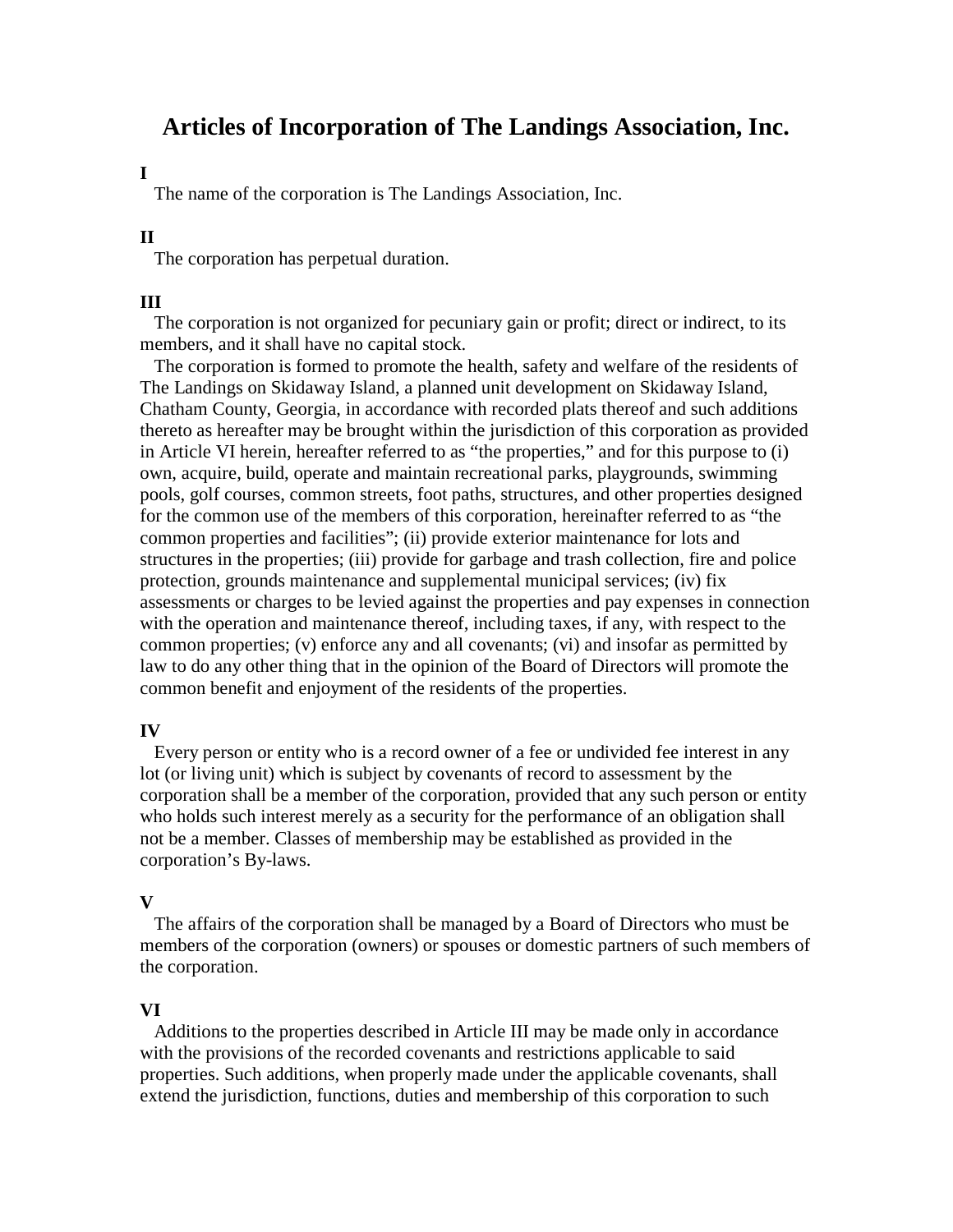properties. Where the applicable covenants require that certain additions be approved by this corporation, such approval must have the assent of two-thirds of the votes of each class of members who are voting in person or by proxy at a meeting duly called for this purpose, written notice of which shall be mailed to all members at least thirty (30) days in advance and shall set forth the purpose of the meeting.

#### **VII**

Subject to the provisions of the recorded covenants and restrictions applicable to the properties described in Article III, and to the extent permitted by law, the corporation may participate in mergers and consolidations with other non-profit corporations organized for the same purposes, provided that any such merger or consolidation shall have the assent of two-thirds of the votes of each class of members who are voting in person or by proxy at a meeting duly called for this purpose, written notice of which shall be mailed to all members at least thirty (30) days in advance and shall set forth the purpose of the meeting.

#### **VIII**

The corporation shall have the power to mortgage its properties only to the extent authorized under the recorded covenants and restrictions applicable to said properties.

 The total debts of the corporation including the principal amount of such mortgages, outstanding at any time, shall not exceed the total of two years' assessments current at that time, provided that authority to exceed said maximum in any particular case may be given by an affirmative vote of two-thirds of the votes of each class of members who are voting in person or by proxy at a meeting duly called for this purpose, written notice of which shall be mailed to all members at least thirty (30) days in advance and shall set forth the purpose of the meeting.

### **IX**

The quorum required for any action governed by Articles VI, VII and VIII of these Articles shall be as follows:

 At the first meeting duly called as provided therein, the presence of members, or of proxies, entitled to cast sixty (60) percent of all the votes of each class of membership shall constitute a quorum. If the required quorum is not forthcoming at any meeting, another meeting may be called, subject to the notice requirements set forth in said Articles, and the required quorum at any subsequent meeting shall be one-half of the required quorum at the preceding meeting, provided that no such subsequent meeting shall be held more than sixty (60) days following such preceding meeting.

#### **X**

The corporation shall have power to dispose of its real properties only as authorized under the recorded covenants and restrictions applicable to said properties.

### **XI**

The corporation may be dissolved only with the assent given in writing and signed by the members entitled to cast two-thirds of each class of its membership. Written notice of a proposal to dissolve, setting forth the reasons therefore and the disposition to be made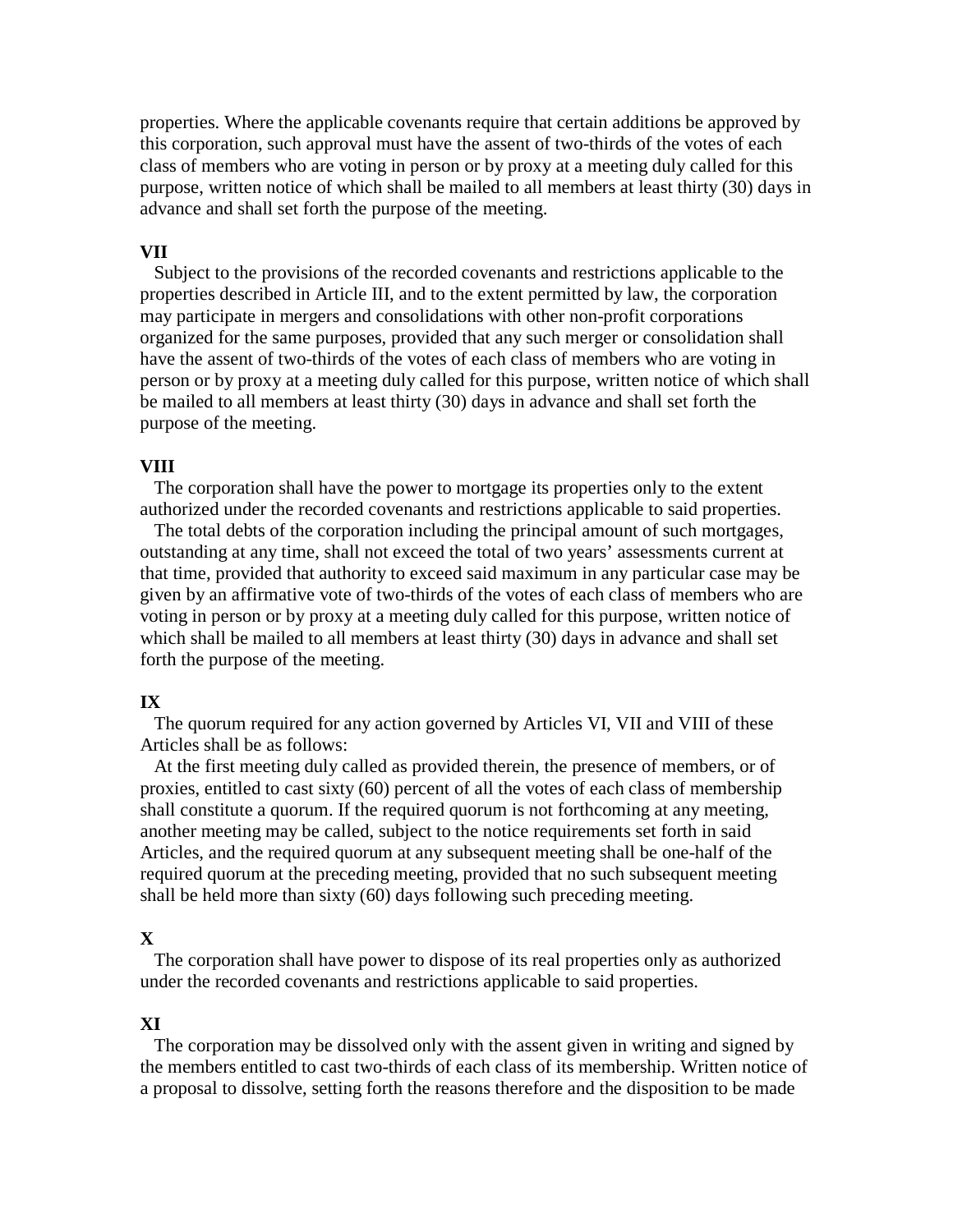of the assets (which shall be consonant with Article XII hereof) shall be mailed to every member at least ninety (90) days in advance of any action taken.

# **XII**

Upon dissolution of the corporation, the assets, both real and personal of the corporation shall be dedicated to an appropriate public agency or utility to be devoted to purposes as nearly as practicable the same as those to which they are required to be devoted by the corporation. In the event that such dedication is refused acceptance, such assets shall be granted, conveyed and assigned to any nonprofit corporation, association, trust or other organization to be devoted to purposes as nearly as practicable the same as those to which they were required to be devoted by the corporation. No such disposition of corporation properties shall be effective to divest or diminish any right or title of any member vested in him under the recorded covenants and deeds applicable to the properties unless made in accordance with the provisions of such covenants and deeds.

# **XIII**

These articles may be amended in accordance with applicable statutory law; provided that the voting and quorum requirements specified for any action by member vote under any provision of these Articles shall apply also to any amendment of such provision, and provided further that no amendment shall be effective to impair or dilute any rights of members that are governed by the recorded covenants and restrictions applicable to The Properties (as for example, membership and voting rights) which are part of the property interest created thereby.

# **XIV**

 No director of the corporation may be held personally liable to the corporation or its members for monetary damages for breach of his or her duty of care or any other duty as a director except for the circumstances outlined in O.C.G.A. Section 14-2-171 set out below:

- (i) For any appropriation, in violation of his duties, of any business opportunity of the corporation.
- (ii) For acts or omissions not in good faith or which involve intentional misconduct or a knowing violation of law.
- (iii) For the types of liability set forth in O.C.G.A. Section 14-2-154.
- (iv) For any transaction from which the director derived an improper personal benefit.

# **XV**

The initial registered office of the corporation is 36 East Bay Street, Savannah, Georgia 31401, and its initial registered agent at that address is Harold Beck.

# **XVI**

The initial Board of Directors shall consist of three members who are Joseph T. Cesario, Robert D. Farr, and Jimmy Wood, whose address is Irving Park and Medinah Roads, Medinah, Illinois 60157.